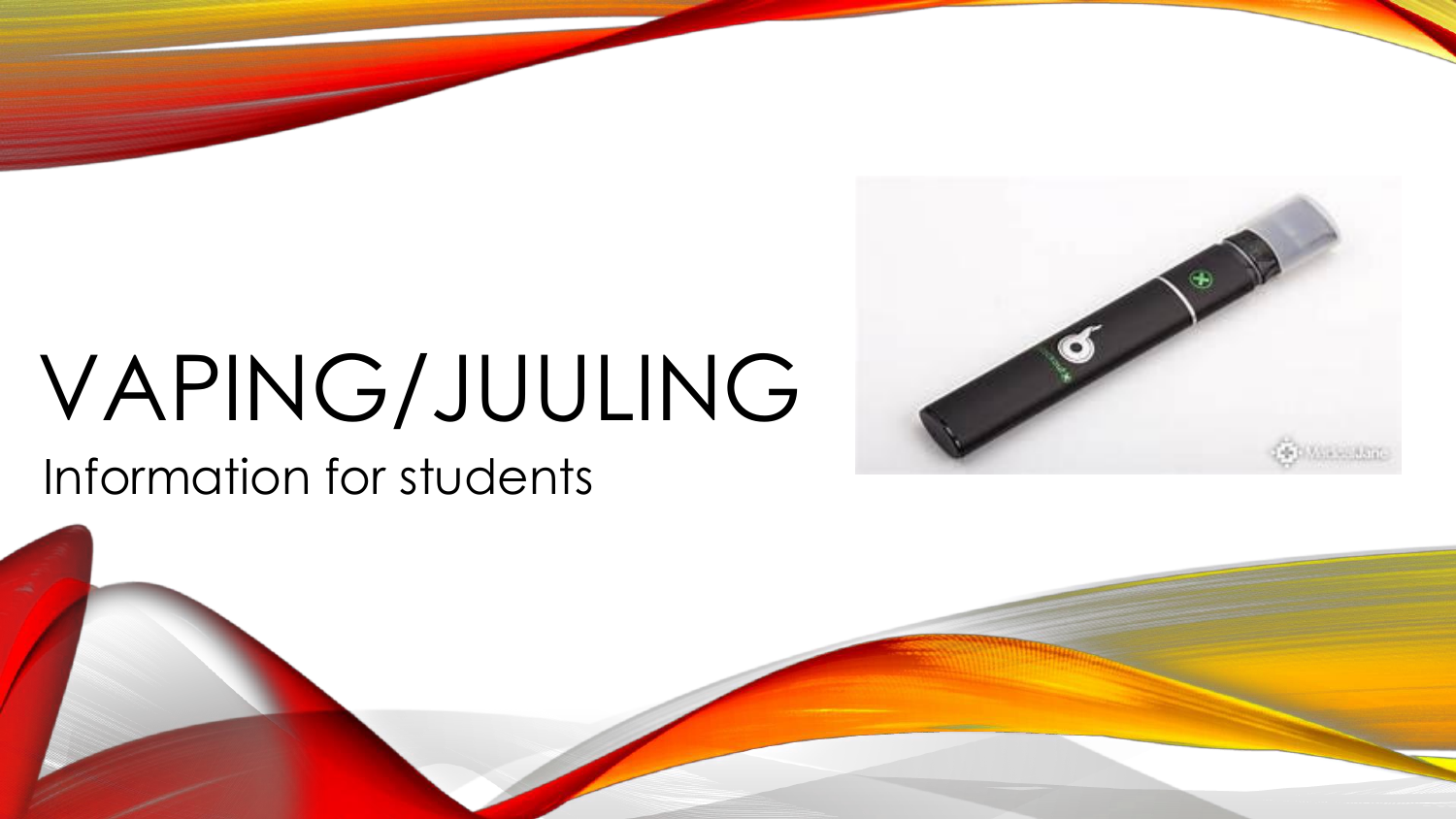## VAPING/JUULING

- Devices have only been on the market for a few years
- "Relatively" new
- Preliminary studies
- Every person who uses a Juul-like device is a LAB EXPERIMENT

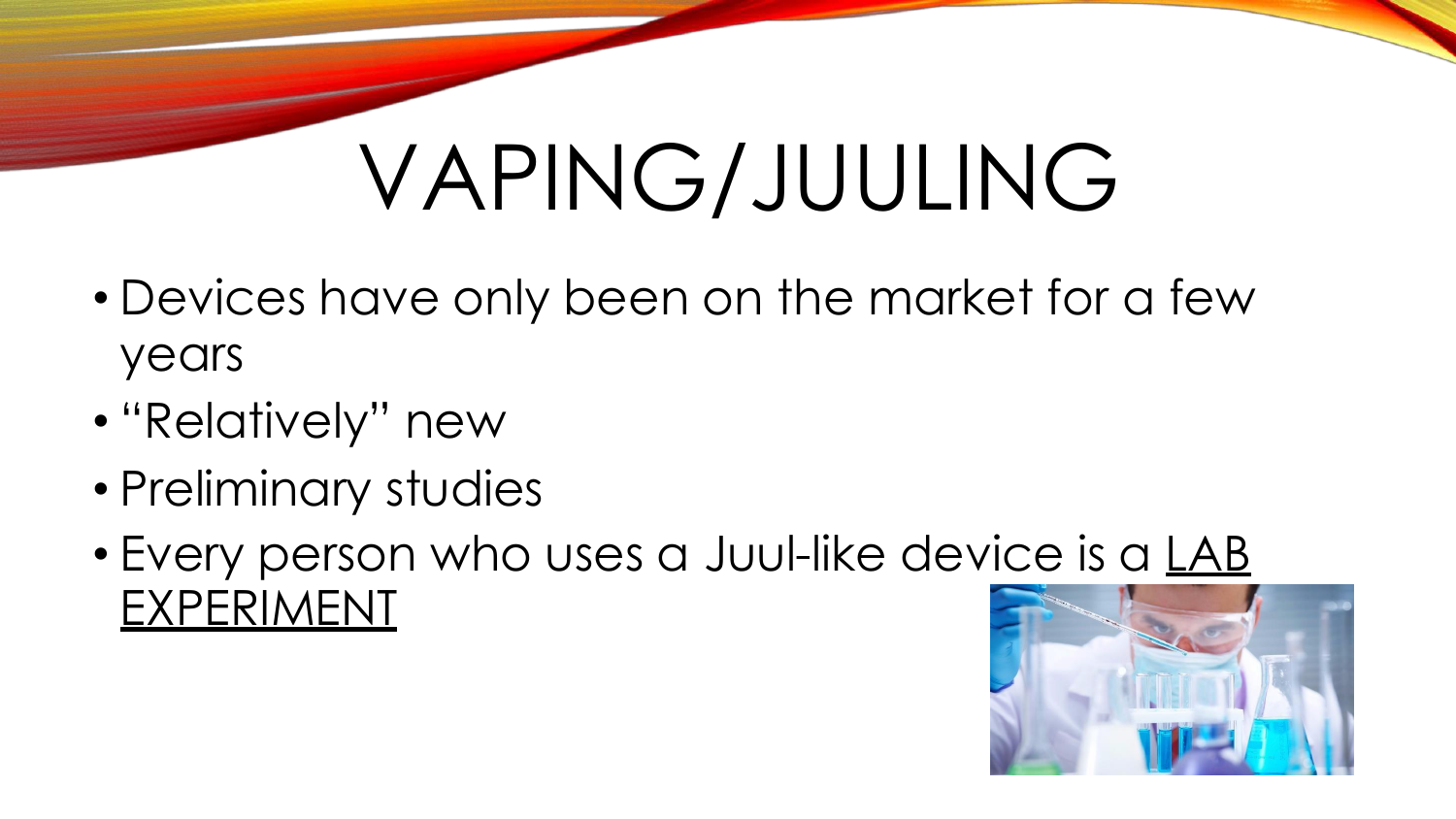## VAPING/JUULING AND E-FLUIDS(JUICES)

- Toxic to a teenager's developing brain & body
	- It **does not** matter if the fluid is nicotine, herbal or only flavored
- All e-fluid is Glycerin or Propylene Glycol based
	- When heated, those 2 chemicals break down into:
		- Formaldehyde (used to preserve dead tissue) or Acetaldehyde (toxin in alcohol)
		- These chemicals are known to cause cancer and liver damage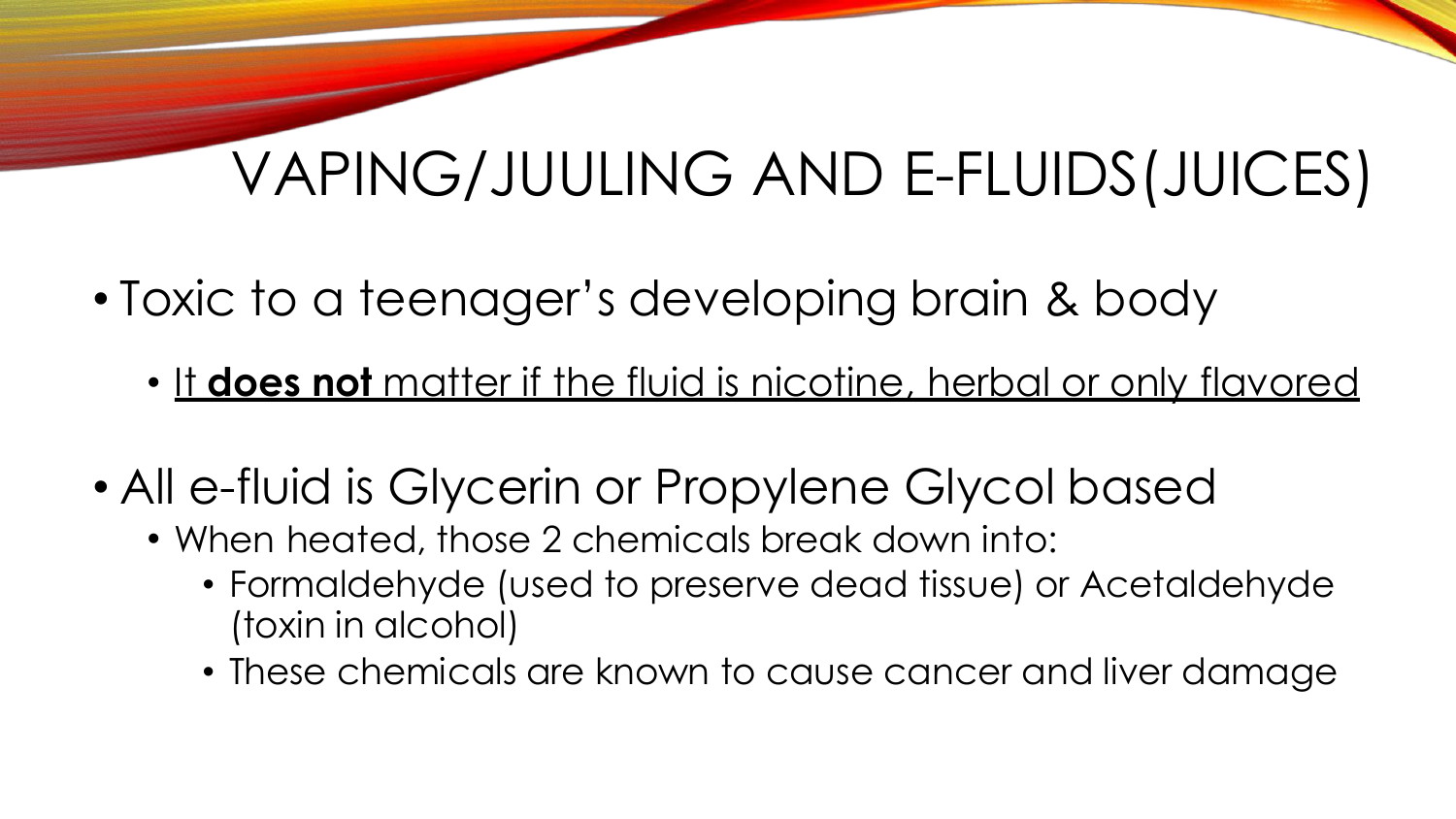## VAPING/JUULING/E-FLUIDS (JUICES)

- Small particles in the e-fluid (juices), vapor, and coil can get deep into the lung tissue and cause:
	- Chronic Bronchitis, Cough or Permanent Lung Damage
- These small particles can be heavy metals (i.e. nickel) and can cause heavy metal poisoning with long term use
- Super heating the liquid by "dripping" or using an atomizer turns the e-liquid into a toxic substance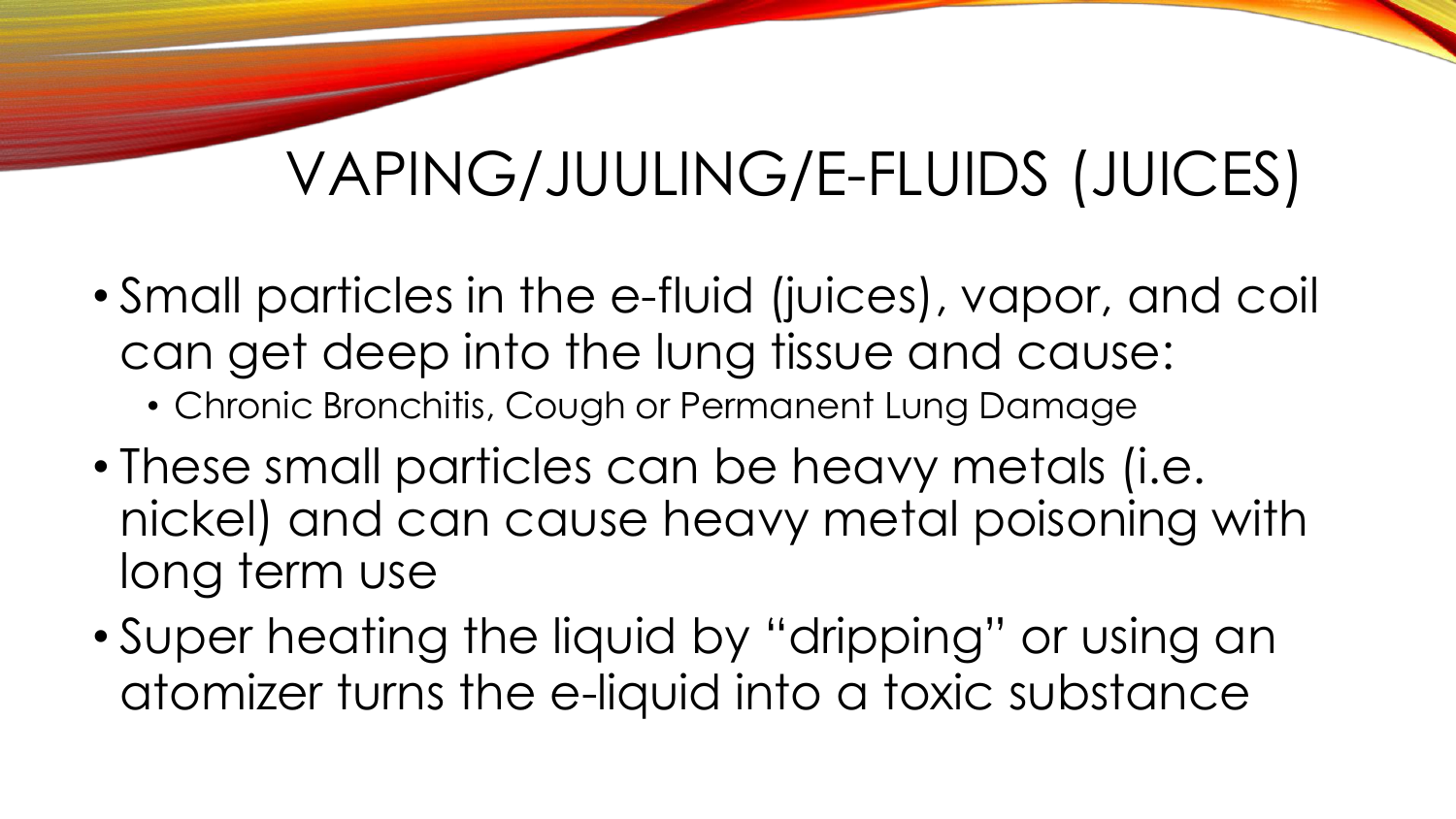## EFFECTS VAPING/JUULING HAS ON YOUR BODY

### • Dehydration

• Dry skin, rashes, dry mouth, dry eyes, throat irritation, cough, headache and nose bleeds

#### • Allergic Reactions

- Flavorings and ingredients are not always listed on the fluid packaging or the manufacturer's website.
- Allergic reactions include: congestion, difficulty breathing, clearing throat often and anaphylaxis.
- Allergies to the flavorings and chemicals in e-fluid (juices) can develop with prolonged use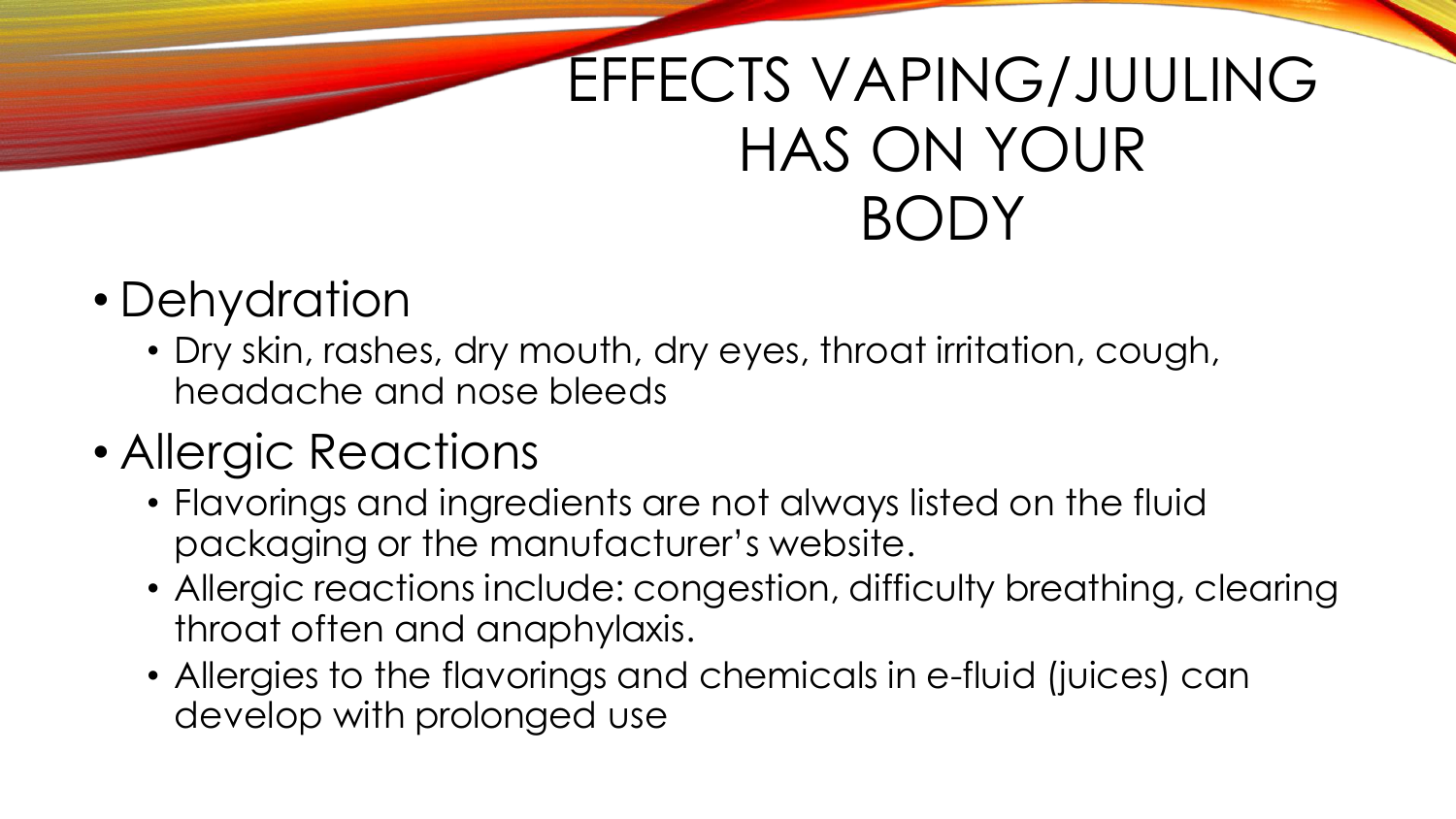## EFFECTS VAPING/JUULING HAS ON YOUR BODY

#### • Nicotine

• Dizziness, lightheaded, headache, nausea, cold sweats, insomnia, racing heart, anxiety and ringing in ears

#### • Bodily Harm

• Lithium ion batteries do explode and cause burns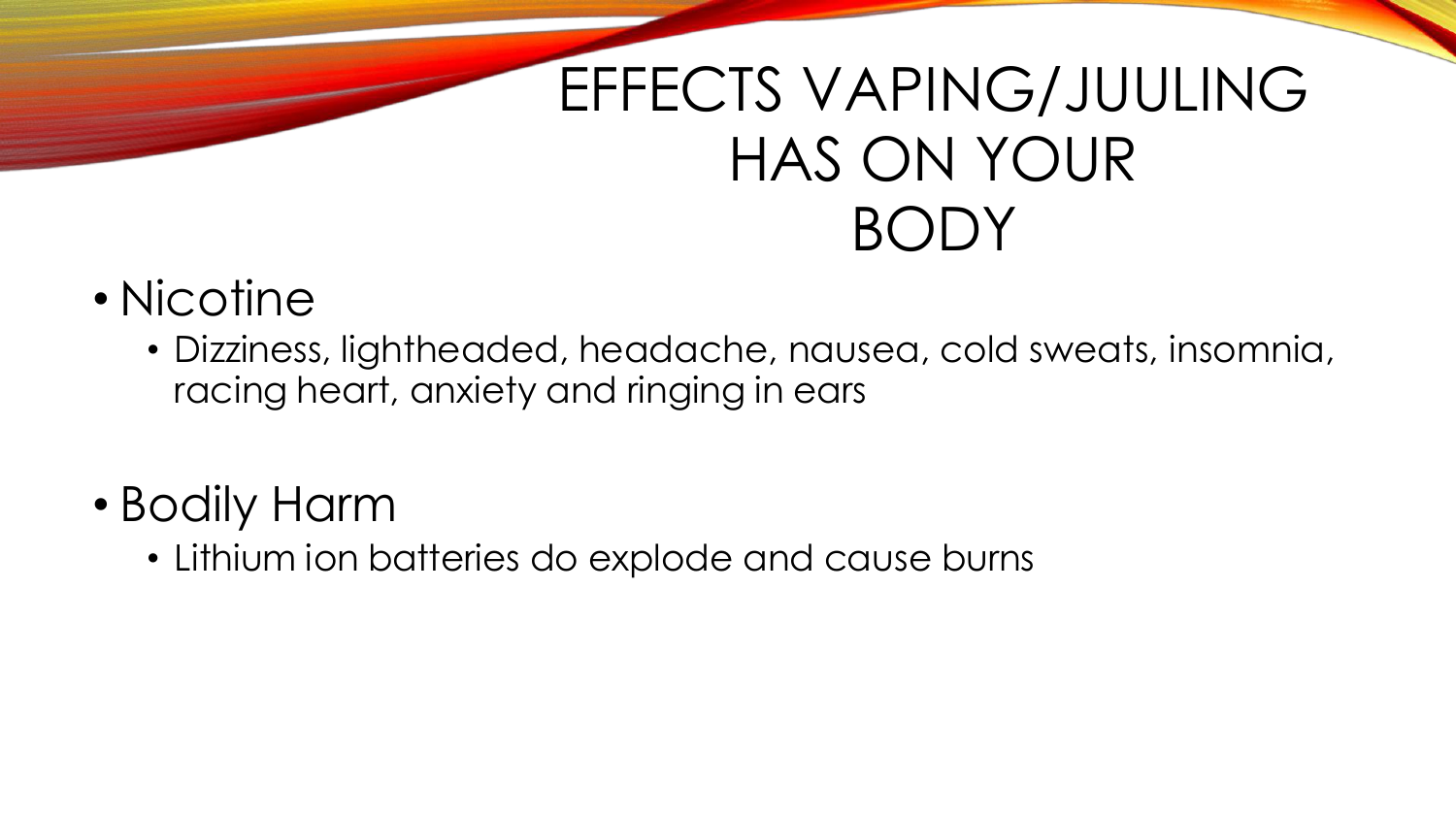### VIDEO



Click on link to play video

#### [JUULERS AGAINST JUUL](https://www.youtube.com/watch?v=7EsNG7RcStQ)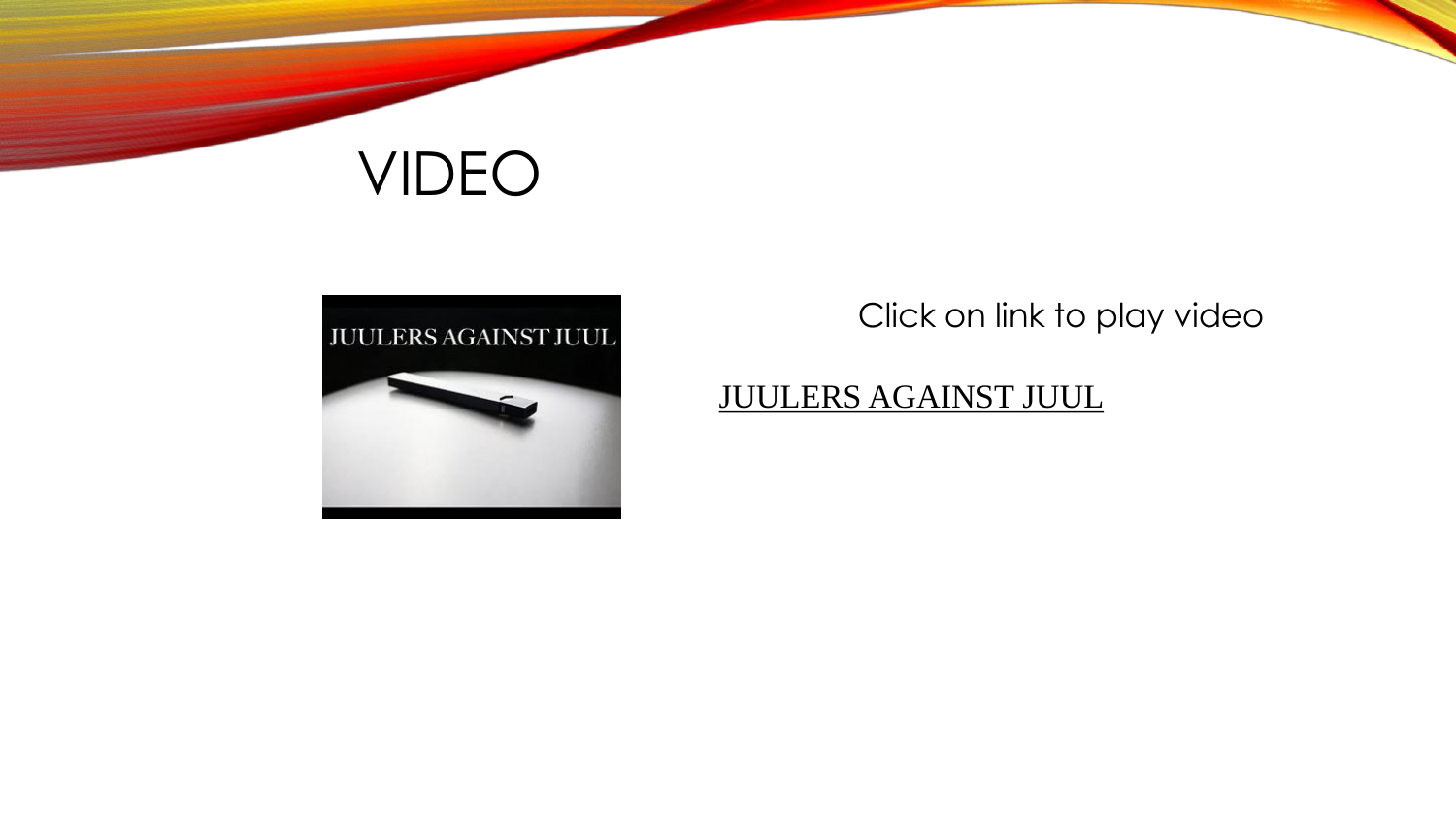## PRELIMINARY STUDIES

- There is <u>NO</u> proof that Vaping/Juuling is safer than cigarettes
- It will decrease your immunity
	- You will get sick more often, feel sicker, and the sickness will last longer than people who don't vape
- Causes bloody sores that do not heal in the mouth and on your gums
	- This will lead to gum disease and tooth loss as an adult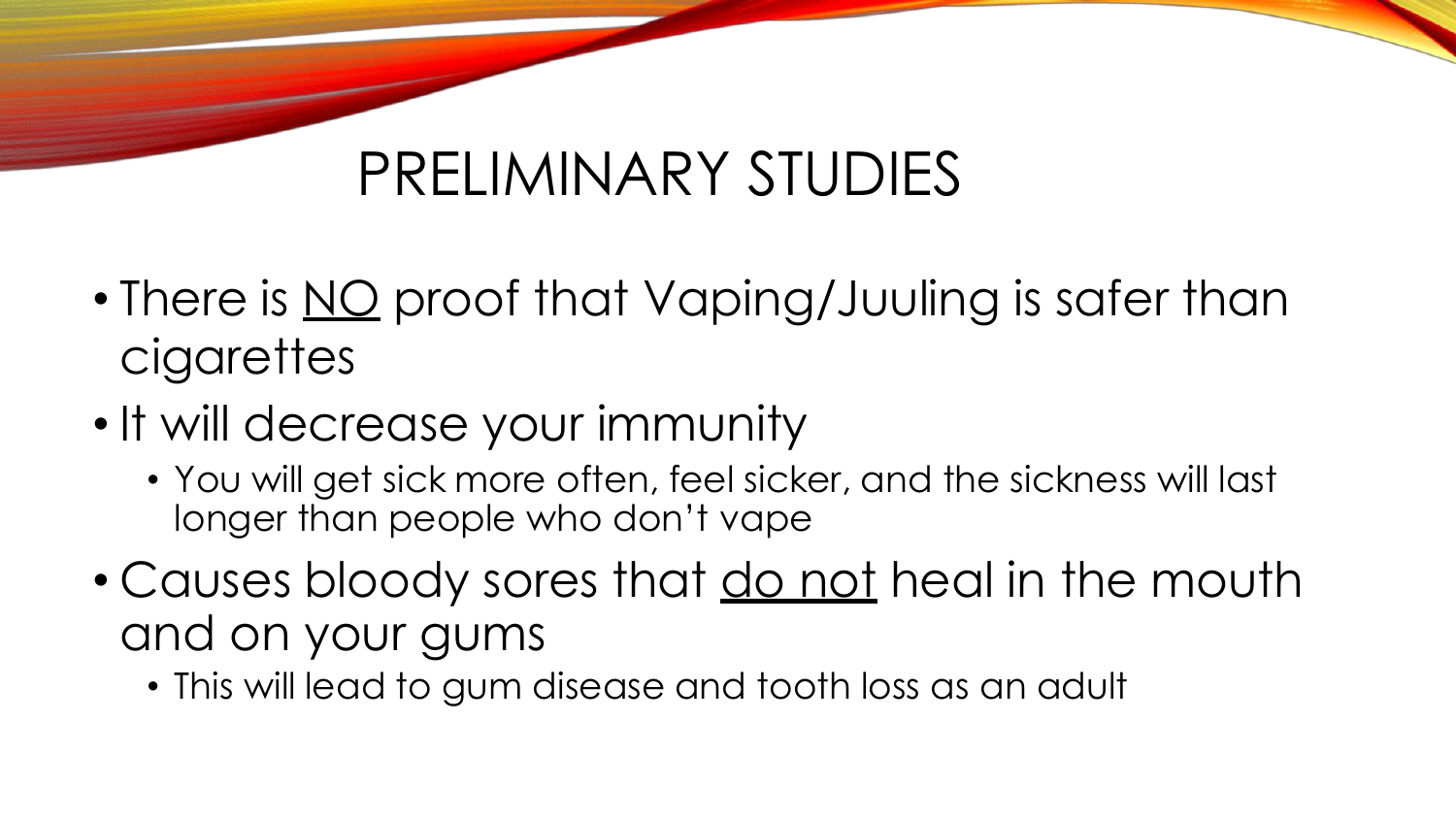## PRELIMINARY STUDIES CONTINUED.…

- Vaping/Juuling DOES affect the developing brain in teenagers
	- The human brain is not fully developed until around the age of 25.
	- The Pre-Frontal Cortex is the part of the brain that is not developed, and it is damaged by vaping.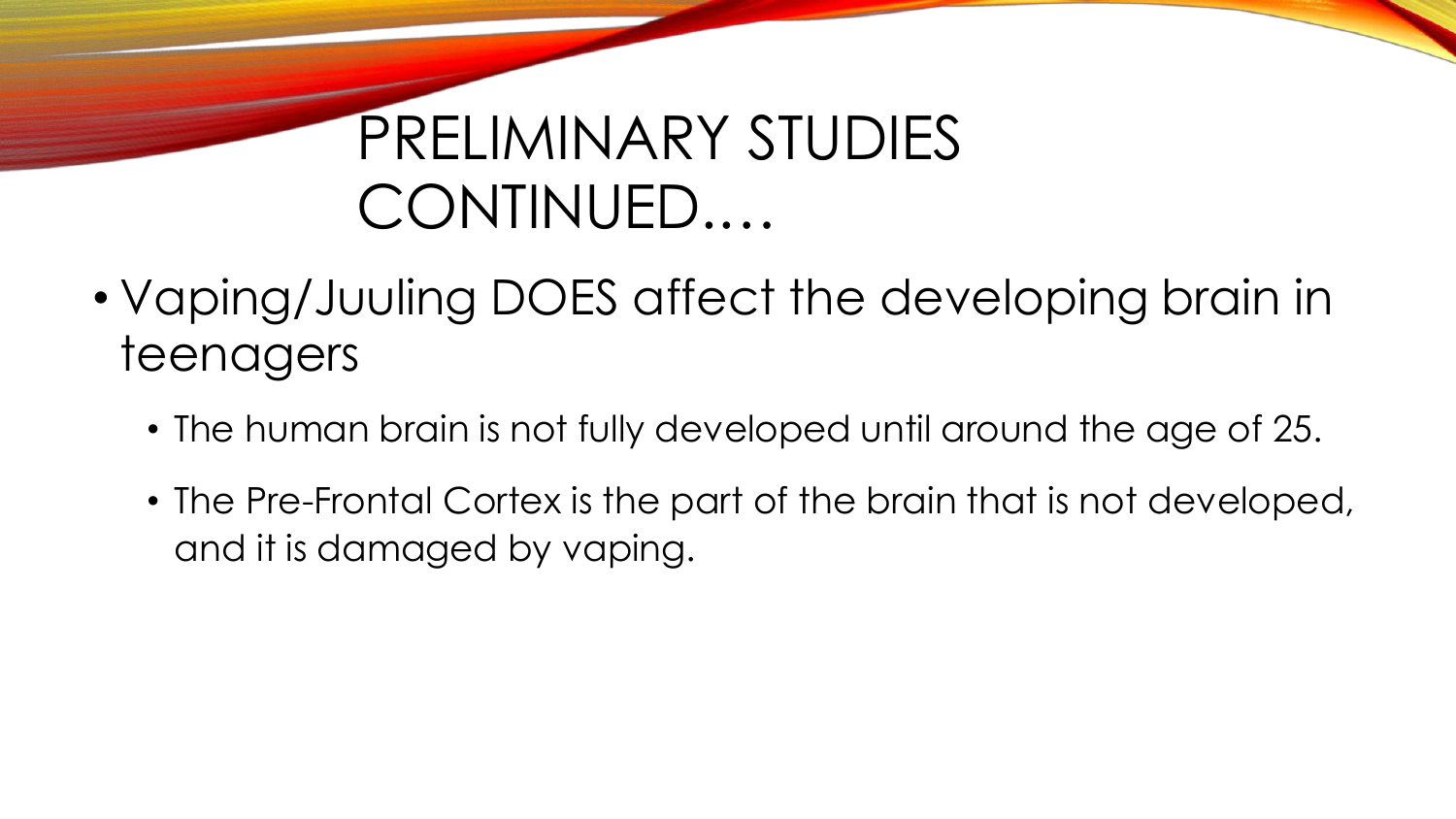### PRE-FRONTAL CORTEX

- decision making
- personality
- identifying right from wrong
- critical thinking skills

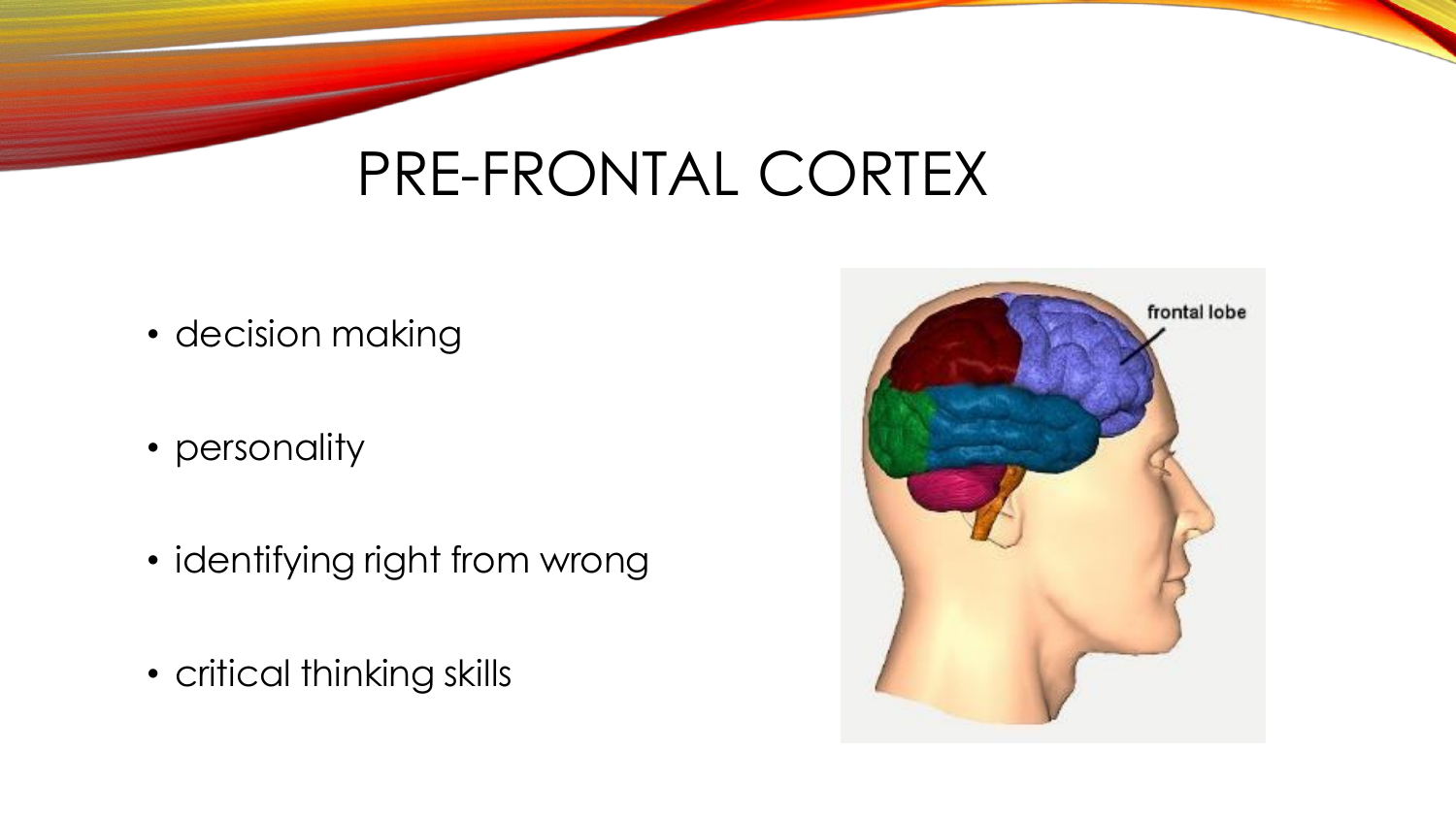## SIMPLY PUT….

Vaping/Juuling is harmful & will cause lasting damage to you and everyone you expose around you.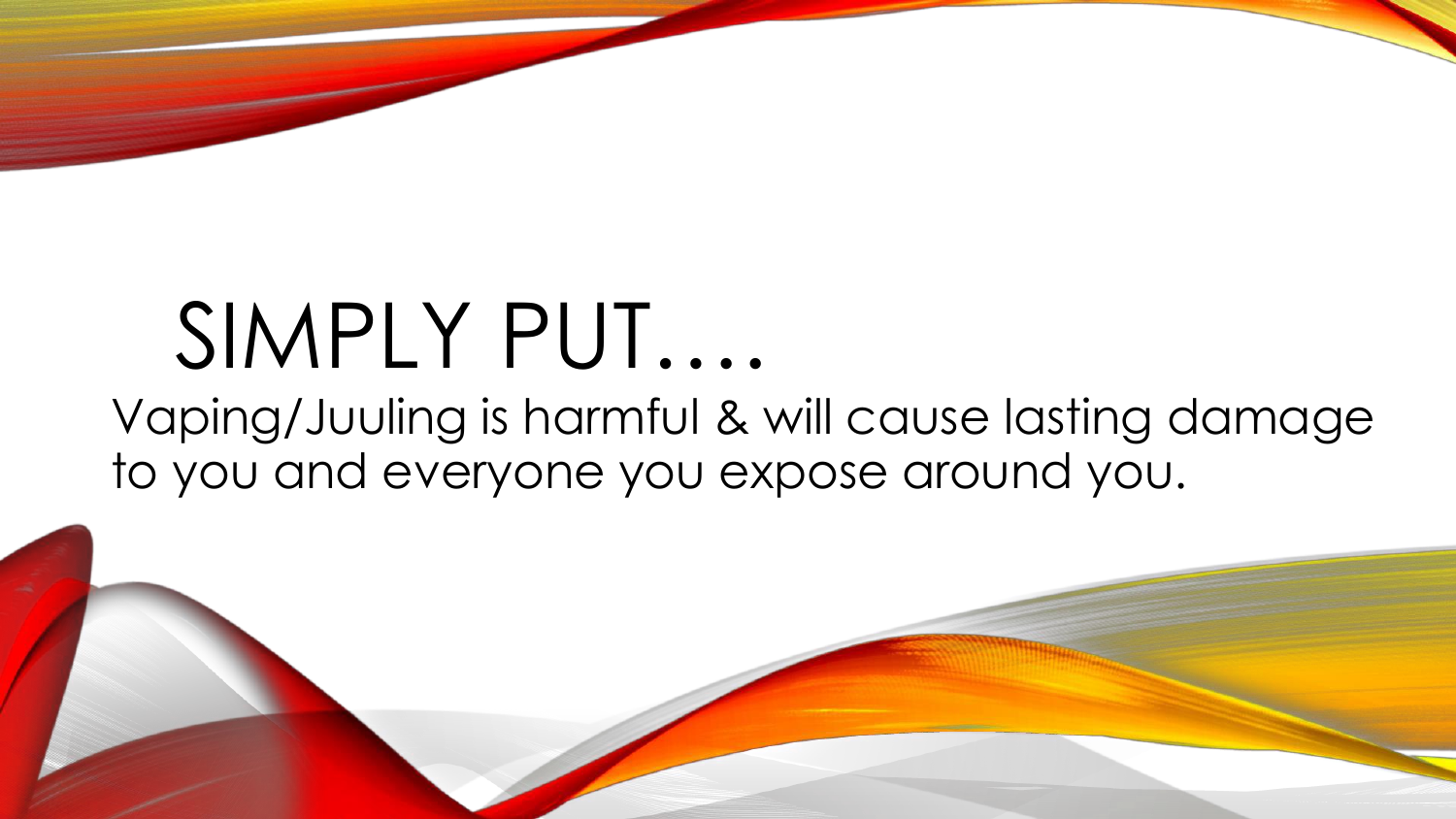## HIGH SCHOOL **CONSEQUENCES** FOR VAPING/JUULING:

- 1. Phone call to parents or guardians
- 2. Vaping/Juuling assignment
- 3. Possible drug screen and drug assessment
- 4. 1st offense Possession or Use: 3 day in-school-suspension (ISS)
- 5. 2nd offense: 2 day out-of-school suspension (OSS)
- 6. 3rd offense: 3 day out-of-school suspension (OSS)
- 7. Confiscate Vape/Juul device

\*Administration reserves the right to change and/or accelerate disciplinary consequences based on the offense.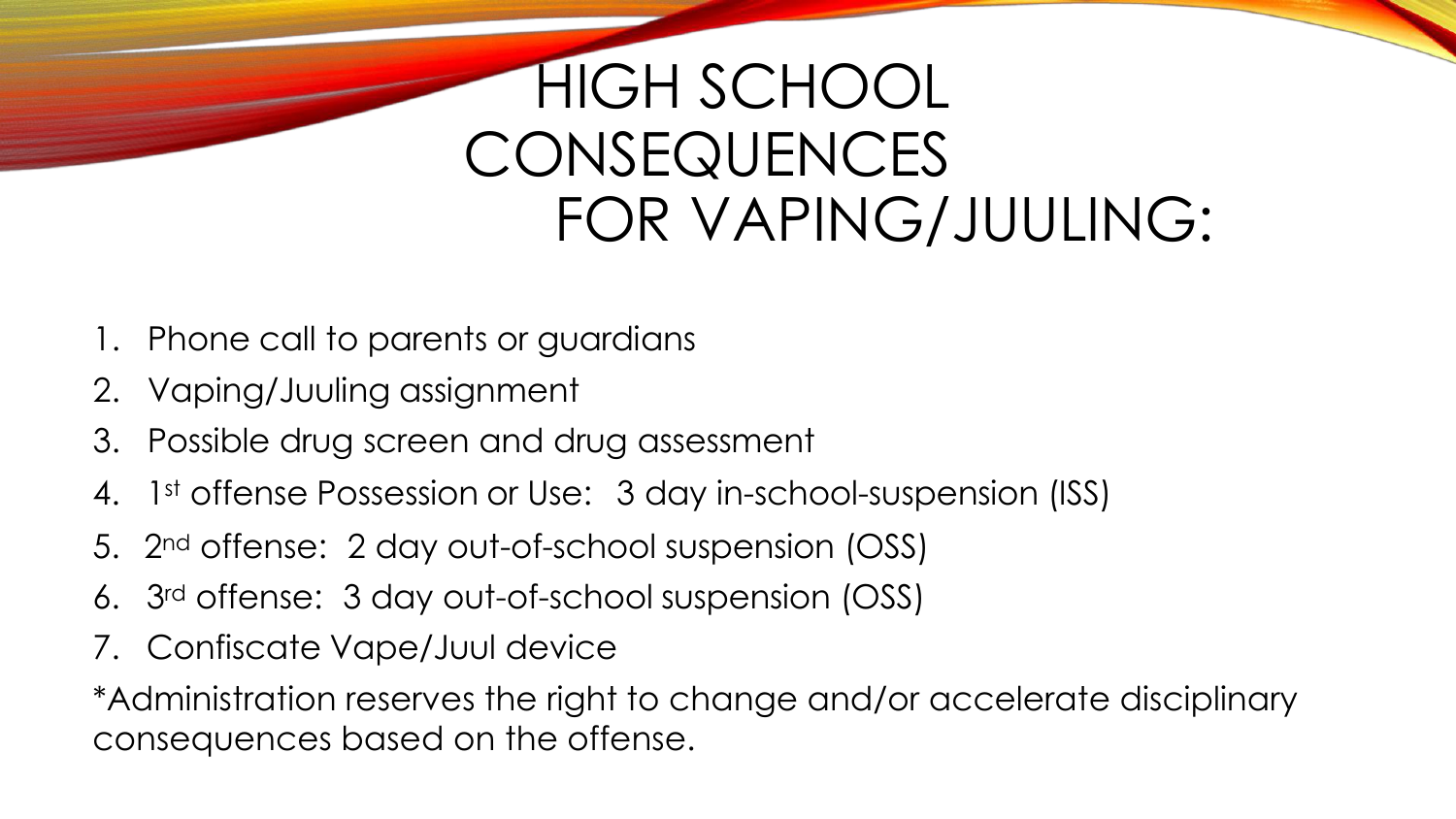## Early College High School Consequences for VAPING/JUULing

- 1. Phone call to parents or guardians
- 2. Vaping/JUULing assignment
- 3. Possible drug screen and drug assessment
- 4. 3 day out-of-school suspension (OSS)
- 5. Confiscate Vape/Juul device

\*Administration reserves the right to change and/or accelerate disciplinary consequences based on offense.